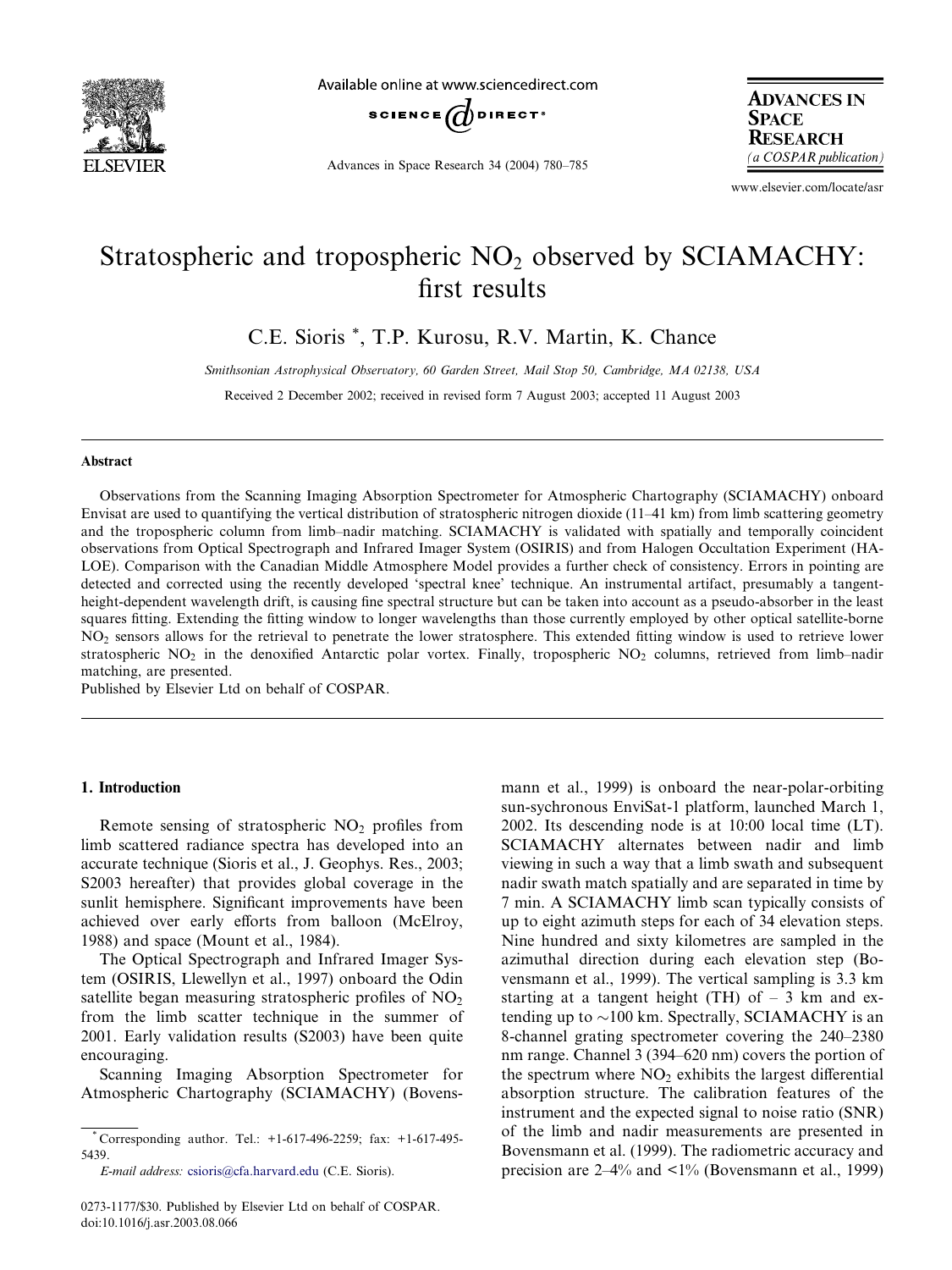and the wavelength calibration is typically accurate to <9 e-4 nm. First limb radiance profiles and spectra are illustrated in Kaiser et al. (2004).

Several previous retrievals of tropospheric  $NO<sub>2</sub>$  (e.g. Martin et al., 2002) assumed a zonally invariant stratospheric  $NO<sub>2</sub>$  column to produce a tropospheric residual. Limb–nadir matching has the potential to improve significantly on the separation of stratospheric and tropospheric  $NO<sub>2</sub>$ , especially during winter where the zonal invariance assumption is not valid due to dynamical disturbances. Tropospheric  $NO<sub>2</sub>$  columns can be used to improve our understanding of tropospheric ozone.

In this paper, we compare coincident  $NO<sub>2</sub>$  profile retrievals from these two state-of-the-art limb scatter instruments during the summer of 2002. A comparison of SCIAMACHY with Halogen Occultation Experiment (HALOE) is also shown. We present sample meridional cross sections of stratospheric  $NO<sub>2</sub>$  processed from selected orbits of SCIAMACHY data and tropospheric residual columns from limb–nadir matching.

# 2. Method

The retrieval algorithm builds on previous work (S2003). Only differences from that method will be described.

# 3. Data analysis

Limb radiance spectra are calibrated using Envi-View2.0.6 to remove the stray light contribution, dark current, etalon effects, and memory effect. The pixel-topixel gain and wavelength calibrations are also applied.

Unless noted otherwise, the  $NO<sub>2</sub>$  fitting window for the observations is 434.7–449.8 nm, similar to the OSI-RIS window (S2003). The fitting window was extended to 494.9 nm to improve the penetration of the lower atmosphere by incorporating more optically thin wavelengths and to increase the window-integrated SNR. The disadvantage of such a large fitting window is that the radiative transfer model (RTM) simulations during the inversion must also cover a large wavelength range unless some subset of the fitting window can be found which gives equivalent slant column density (SCD) profiles.

SCIAMACHY limb radiance spectra measured at different azimuths of the same elevation step are coadded. This is necessary to achieve a good SNR especially at high THs. Spectra from THs between 10 and 43 km are normalized with a co-added high altitude reference  $(I_0)$  consisting of all tangent heights between 43 and 70 km.

A Ring effect correction is omitted for both SCIAMACHY and OSIRIS data analysis in this work. Normalization with the high altitude reference removes the Ring signature to a very good approximation (S2003). This is apparent from the lack of spectral fitting residuals at the wavelengths of Fraunhofer line cores.

Fraunhofer structure also fails to cancel out perfectly with the high TH reference because of the 'tilt' pseudoabsorber (S2003). A 'tilt' differential spectrum (S2003) has been simulated for channel 3 of SCIAMACHY assuming the spectral point spread function is a Gaussian with full-width at half-maximum (FWHM) of 0.44 nm (Bovensmann et al., 1999). The simulation uses the Chance–Kurucz solar spectrum from the solar database of MODTRAN4 (Berk et al., 1999; Chance and Spurr, 1997; Kurucz, 1995 and references therein). Including 'tilt' reduces the uncertainty of the  $NO<sub>2</sub>$  SCD by 20–25% (relatively) at a TH of  $\sim$ 11 km and solar zenith angle (SZA) of 53 $\degree$  and increases the SCD by  $\sim$ 5% due to a slight anti-correlation  $(-0.092 \pm 0.004)$  between 'tilt' and  $NO<sub>2</sub>$ , which depends on the temperature of the absorbing  $NO<sub>2</sub>$ . The importance of 'tilt' increases monotonically with the optical thickness along the line of sight.

The inclusion of another pseudo-absorber has clearly improved the fit quality. The pseudo-absorber is a differential version of the ratio of the observed spectrum at the lowest TH in the Fraunhofer reference (i.e.,  $\sim$ 46 km) divided by the co-added high altitude reference (46–70 km). This pseudo-absorber, which is calculated every limb scan, has substantial fine differential structure and appears to fit with less uncertainty at tangent heights closer to the lowest reference altitude (TH  $=$  46 km). The radiance spectrum at  $TH = 46$  km has a negligible, and more importantly, similar  $NO<sub>2</sub>$  signature to that of the co-added  $I_0$ , thus this pseudo-absorber does not exhibit an  $NO<sub>2</sub>$  signature. The spectral structure is evidently not of atmospheric origin. The high-altitude Fraunhofer reference spectrum and the spectra at the tangent heights of interest are assumed to have no wavelength shift between them in the least squares fitting routine. However, Savigny (2002) found evidence of a TH-dependent wavelength shift in channel 2 and 3. Thus, it is likely that this pseudo-absorber is due to small wavelength shifts that are related to changes in the way the detector arrays are illuminated by the optics over the course of a limb scan.  $NO<sub>2</sub>$  SCD uncertainties are reduced by up to a factor of 2 with the inclusion of this pseudo-absorber.

The absorbers included in the fitting process are  $NO<sub>2</sub>$ and  $O_2$  at 203, 223, and 243 K (Bogumil et al., 2003), which have cross-section uncertainties of 3.4% and 3.1%, respectively (Orphal, 2003), and the  $O_2-O_2$  collision complex (Greenblatt et al., 1990). The  $O_2-O_2$  collision complex becomes important only at THs  $\leq 30$  km when the extended fitting window is used. A switch from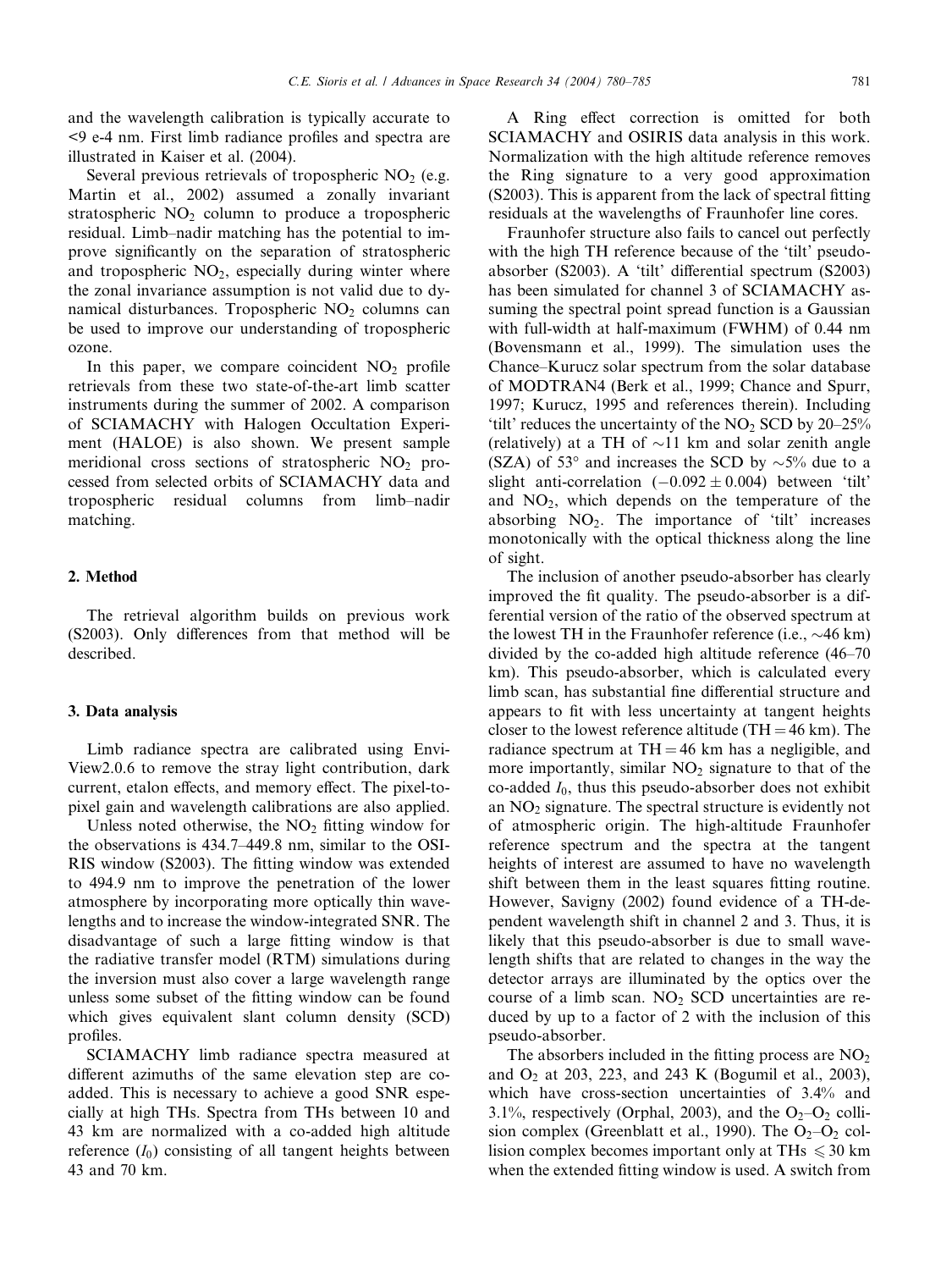a quadratic (S2003) to a cubic as a closure polynomial has now been justified based on the adjusted  $r^2$  of the fit.

#### 3.1. Forward model and inversion algorithm

A versatile, pseudo-spherical limb RTM (McLinden et al., 2002) is used as a forward model. A ''successive orders of scattering'' technique is used to solve the radiative transfer equation. This model is much faster than MODTRAN4 for aerosol-free cases and more accurate in that the variation of the SZA along the tangent path is taken into account. It also contains a more extensive database of model atmospheres (McLinden et al., 2002). The database has a latitudinal resolution of  $10^{\circ}$  and monthly temporal resolution. The RTM has been modified to read in updated guesses of the  $NO<sub>2</sub>$  number density profile produced by the inversion algorithm. It is run in aerosol-free mode since the retrieval is quite insensitive to the current abundance of stratospheric aerosols (S2003). The model is run in unpolarized mode since the retrieval is not sensitive to the scalar approximation as discussed below. A surface albedo of  $A = 0.16$ is assumed for all retrievals, which should lessen the impact of incorrect a priori  $\Lambda$  as compared to S2003 where  $A = 0.04$  was assumed, which is at the low extreme. The higher  $\Lambda$  value was also chosen to compensate for globally averaged cloud fraction and reflectivity with a single parameter. The radiance simulations include the first five scattering orders.

The forward model has been coupled with a leastsquares spectral fitting algorithm to simulate  $NO<sub>2</sub>$ SCDs. A cubic is used for closure in the simulations as well. The inversion process consists of iteratively updating the atmospheric profile of  $NO<sub>2</sub>$  number density within the retrieval range until the simulated SCDs match the SCDs observed by SCIAMACHY. The observed SCDs are interpolated onto a 4 km grid starting typically at  $TH = 10$  km and going up to  $TH = 42$  km. The number densities are retrieved in a 2-km layered atmosphere.

The inversion approach is based on Chahine's (1970) relaxation method with modifications to handle nonlinearities introduced by optically thick Rayleigh scattering (S2003). All layers are retrieved simultaneously in this version of the algorithm. In S2003, an iterative onion-peel (IOP) approach was used. The new technique is slightly less stable, particularly for sharply peaked profiles and profiles with multiple laminae but has never generated a profile with significantly negative number densities and always converges. In general, the simultaneous inversion converges more rapidly towards the true profile, particularly at small SZAs, where upwelling radiation becomes significant. For large SZAs, the IOP method is competitive. Since SCIAMACHY observes the atmosphere with small SZAs as a result of its 10 a.m. descending node time, the simultaneous inversion is clearly preferable. For OSIRIS (S2003), because  $SZA > 57^{\circ}$ , this was not the case.

The first guessed  $NO<sub>2</sub>$  number density profile comes from the previous limb scan or in the absence of this, it comes from the MODTRAN4 database of latitudinally and seasonally dependent profiles (Berk et al., 1999). Because the TH range used for the Fraunhofer reference is different for SCIAMACHY than for OSIRIS due to the TH-independent integration time of SCIAMACHY,  $TH = 54$  km was selected as the reference TH in the simulation. This represents the radiance-weighted average TH in the range co-added to obtain  $I_0$  for the normalization of the observations.

The convergence criteria of the inversion have been tightened as compared to S2003. Convergence between modelled and measured SCDs must exist not only at each tangent height, but the sum of the modelled SCDs inversely-weighted by their SCD uncertainty must be within  $\pm 1.0\%$  of the measured SCDs inversely weighted by their relative uncertainties. This additional criterion is empirically derived and has been included to prevent small, systematic biases in the retrieval.

# 3.2. Error analysis

A thorough analysis of errors and sensitivities was performed in S2003. The 1- $\sigma$  number density precisions are calculated by propagating the standard errors of the  $NO<sub>2</sub>$  SCDs through the inversion algorithm (S2003). In this section, we highlight additional tests that have been performed. The impact of using two orders of scattering or less in the forward model can be easily determined using the McLinden et al. (2002) code. Using only two scattering orders appears to give the correct profile to  $\langle 1\%$  when compared with a profile retrieved with five scattering orders. One order of scattering is clearly insufficient in the lower atmosphere as previously noted (Mount et al., 1984; S2003). The underestimation due to the single scattering approximation reaches 18% at 19 km (for  $SZA = 58^{\circ}$ ). The impact of the scalar approximation has also been quantified. It is  $\langle 1 \rangle$  between 13–39 km. Thus it appears that the full Stokes vector does not need to be included in the forward RTM.

#### 3.3. Tropospheric  $NO<sub>2</sub>$  vertical columns

Tropospheric  $NO<sub>2</sub>$  vertical column densities (VCDs) are calculated by subtracting the stratospheric vertical column density obtained from limb viewing from the total VCD from nadir geometry obtained with software developed for GOME (Martin et al., 2002) and adapted to SCIAMACHY. The VCD above the altitude range of the limb retrieval, i.e.,  $z > 42$  km, is assumed to be negligible relative to the underlying tropospheric column. The tropospheric  $NO<sub>2</sub> VCD$  presented here also includes a lower stratospheric component (<1.05e14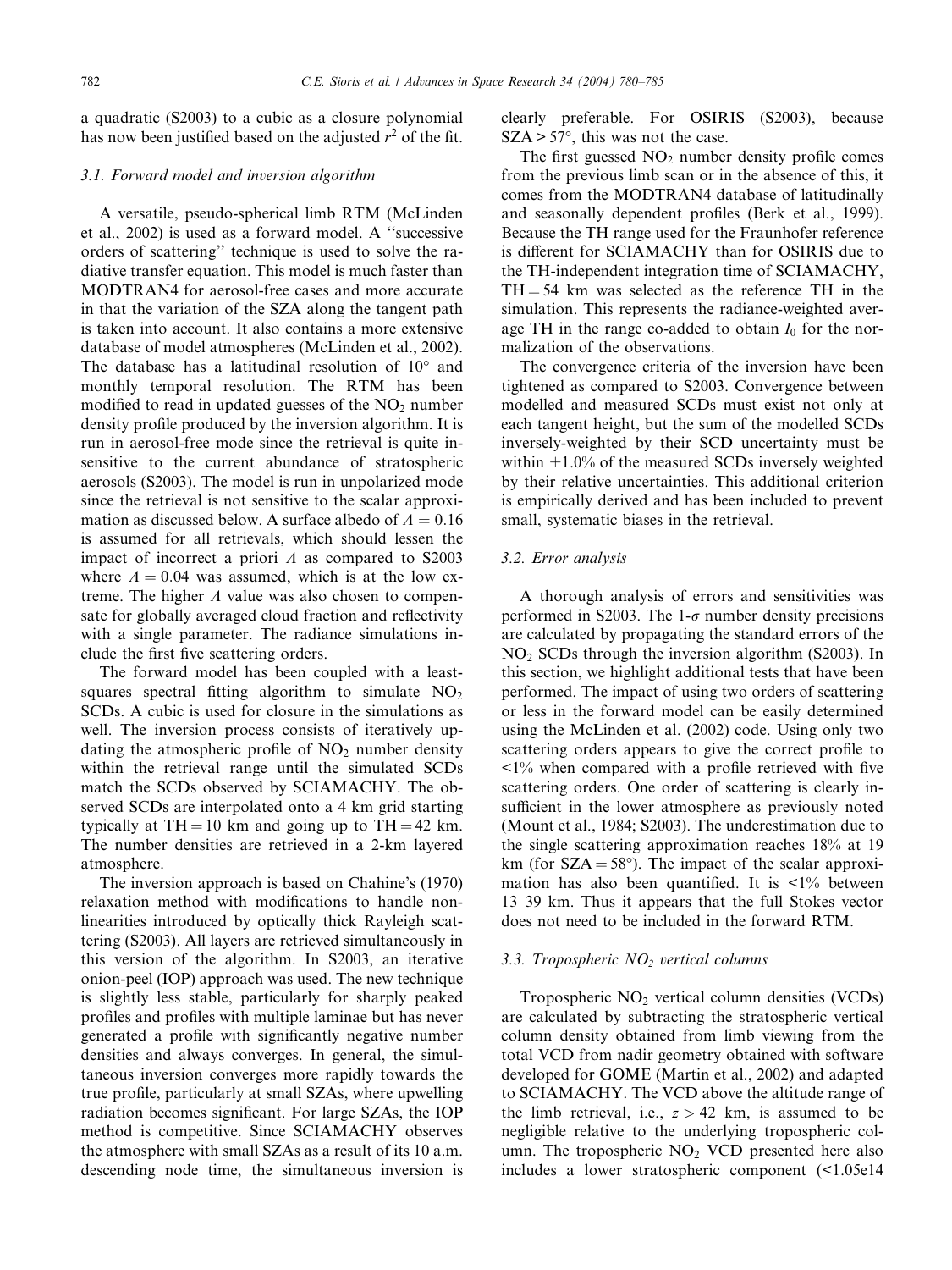mol/cm<sup>2</sup>) since the limb retrieval is only extended down to the altitude where the  $NO<sub>2</sub>$  precision >100%. The extended spectral fitting window has been used to penetrate the lowermost stratosphere. When the extending fitting window is used, the simulation covers the 435– 493.8 nm window in 0.52 nm steps. The lower altitude limit of the retrieval range is always  $\geq 11$  km in the data analyzed here. The stratospheric column from limb scatter is linearly interpolated to the latitude (lat) of the centre of the nadir ground pixel. This accounts for the latitudinal variation of the stratospheric column within a limb swath (but neglects the longitudinal variation. The tropospheric VCD precision is the quadrature sum of the total VCD error and the stratospheric VCD precision from limb.

# 4. Results

Three OSIRIS-SCIAMACHY coincidences have been selected for a detailed comparison of the  $NO<sub>2</sub>$ profiles based on the coincidence criteria used in the early validation of OSIRIS  $NO<sub>2</sub>$  (S2003). Comparisons of SCD and number density profiles were made before and after TH correction. The TH correction improves the agreement in all cases. In one case, on August 3, 2002, the agreement of SCD profiles is not adequate even after TH correction. We presume that, even though the coincidence criteria have been met at the top of the retrieval range, some spatially localized gradient in the  $NO<sub>2</sub>$  field exists. Also note that the across-track swath of SCIAMACHY and OSIRIS is 960 and 40 km, respectively. Fig. 1 shows one coincidence. In all,  $\sim 90\%$  of coincident SCIAMACHY and OSIRIS data points agree in the three coincidences, slightly less than would be expected from  $1-\sigma$  precision on the correlative mea-



Fig. 1. Coincidence with OSIRIS exists in the 30–40 km range to within 2.5 $\degree$  (lat),  $3\degree$  in longitude (lon), and 14 min. 'w/ knee' indicates that TH correction has been applied.



Fig. 2. Retrieval precision averaged over three coincidences, for SCIAMACHY with and without ('w/o') TH-dependent wavelength shift correction and for OSIRIS. Also shown is the precision when the extended spectral fitting was used (see text).

surements, and the profile and column agreement are typically 18% and 9%, respectively. Again, we attribute some of the bias to the coincidence criteria being insufficiently stringent for the case on August 3rd.

In Fig. 2, the absolute precision of the two instruments is shown versus altitude. The finer vertical sampling of OSIRIS ( $\sim$ 2 km) leads to slightly better precision than SCIAMACHY on a common 2 km vertical grid (assuming the same spectral fitting window) even though its SCD uncertainties are generally slightly larger due to its smaller throughput. Also shown in Fig. 2 is the precision using the 435–495 nm fitting window for a profile recorded on October 1. A factor of  $\sim$ 2 improvement in the precision is achieved with the extended fitting window, especially at higher tangent heights where the limb radiance begins to decrease exponentially  $(TH = 30-42 \text{ km})$ . The relative precision is as low as  $5.5\%$ . At 13 km, the precision is  $5.9e8 \text{ mol/cm}^3$ or 95%.

HALOE continues to be one of the best satellite instruments for validation of  $NO<sub>2</sub>$  profiles from limb scatter because HALOE relies on a different technique: IR solar occultation. This provides a very high SNR (Gordley et al., 1996) and the capability to probe the lowermost stratosphere. A sample coincidence is shown in Fig. 3. The SZA coincidence criterion (S2003) was neglected, so a photochemical correction was applied. In a first step, the SCIAMACHY THs are shifted down by the 1.7 km offset determined with the 'spectral knee' technique at  $\sim$ 305 nm (S2003). The profile is then forecasted to  $SZA = 90^{\circ}$  to match HALOE using a photochemical model (McLinden et al., 2001). After these two additional steps, the columns agree to 7% over the  $17-41$  km range and the profiles agree at the  $8\%$ level, typically.

A comparison with the Canadian Middle Atmosphere Model (CMAM) (de Grandpré et al., 1997) demonstrates the consistency of the SCIAMACHY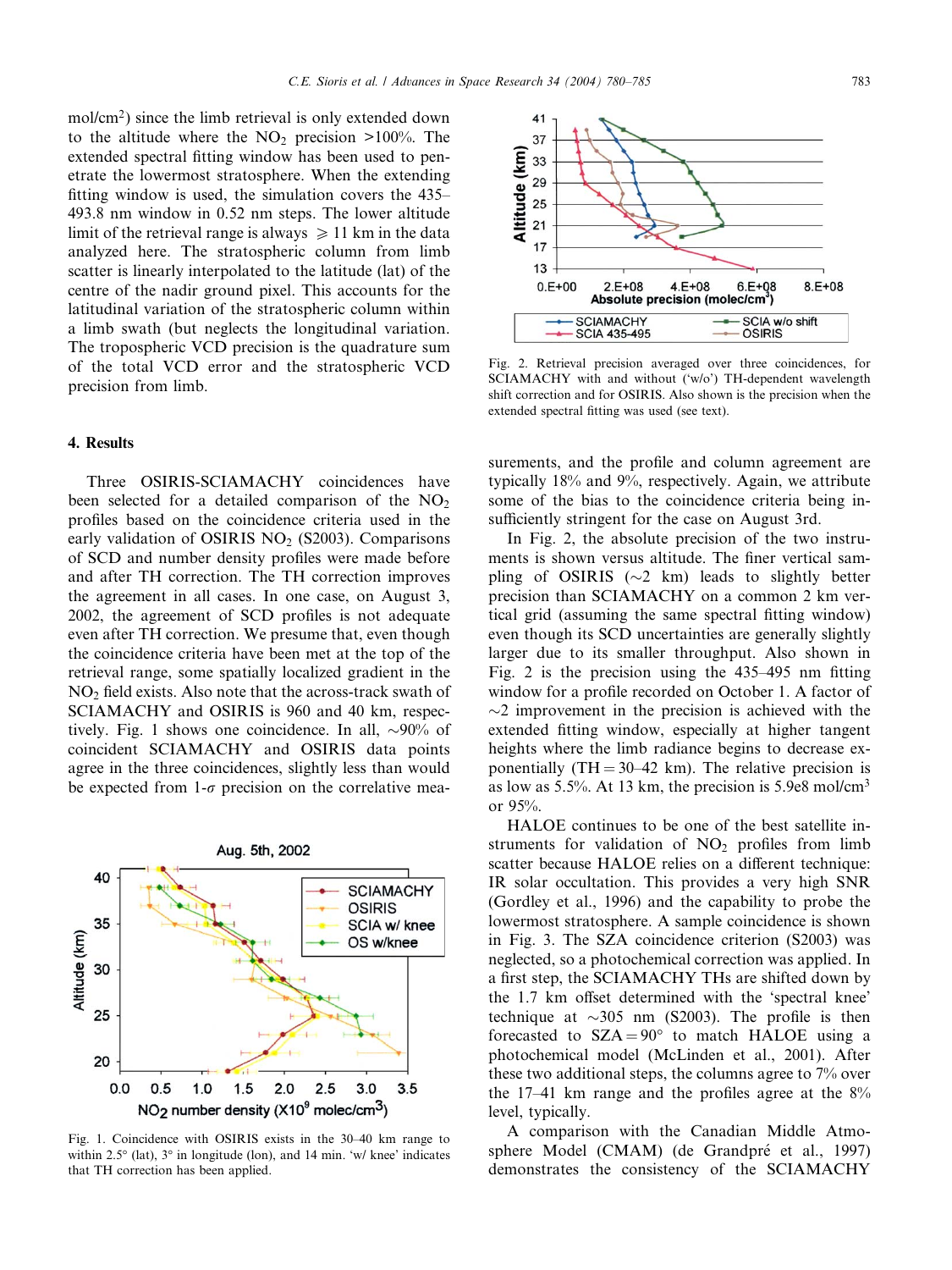

Fig. 3. Coincidence with HALOE at local sunset to  $0.3^\circ$  (lat),  $12^\circ$  (lon), and 124 min. The profile was observed by SCIAMACHY at 10 pm LT. A photochemical model (McLinden et al., 2001) is used to forecast the profile to local sunset to match HALOE.



Fig. 4. (a) SCIAMACHY  $NO<sub>2</sub>$  number density (mol/cm<sup>3</sup>) on August 5, 2002. (b) Canadian Middle Atmosphere Model (de Grandpre et al., 1997) NO<sub>2</sub> meridional cross-section (mol/cm<sup>3</sup>) for the same conditions.

observations with our understanding of stratospheric photochemistry and dynamics (Fig. 4). The CMAM solar zenith angle is matched to that of SCIAMACHY by selecting the appropriate longitude from the global  $3-D$  NO<sub>2</sub> snapshot. Longitudinal invariance within the model is thus assumed.

SCIAMACHY will be provide unique coverage of lower stratospheric denoxification in polar winter. In Fig. 5, an example of this capability is illustrated. Notice



Fig. 5. Vertical and latitudinal distribution of  $NO<sub>2</sub>$  (mol/cm<sup>3</sup>) across the Antarctic vortex on 23/08/2002 (orbit 2508), retrieved using 435– 495 nm window.



Fig. 6. Tropospheric residual from limb–nadir matching from SCIAMACHY on Friday, August 23, 2002 at 10 am LT.

that the denoxification does not increase monotonically downwards to the tropopause. At  $61$  and  $68^{\circ}$ S, the denoxified layer extends down to 19 and 14 km, respectively.

Fig. 6 shows the first retrieval of tropospheric  $NO<sub>2</sub>$ from limb–nadir matching. Thus far, the highest value,  $(8.55 \pm 0.36)$  e16 cm<sup>-2</sup>, has been observed over Los Angeles. The precision does not include the uncertainty of the air mass factor.

#### 5. Conclusions

The ''305 nm spectral knee technique'' (S2003) often provides better tangent height information than either of the current satellite limb scatter instruments (i.e., SCIAMACHY and OSIRIS). Comparisons become favorable between these two instruments only after the TH correction is applied. A shift in TH does not translate into a simple shift in the altitude of the profile where the retrieval is non-linear due to optically thick Rayleigh scattering. This transition from optically thin to thick occurs at  $\sim$ 22 km but is SZA and wavelength